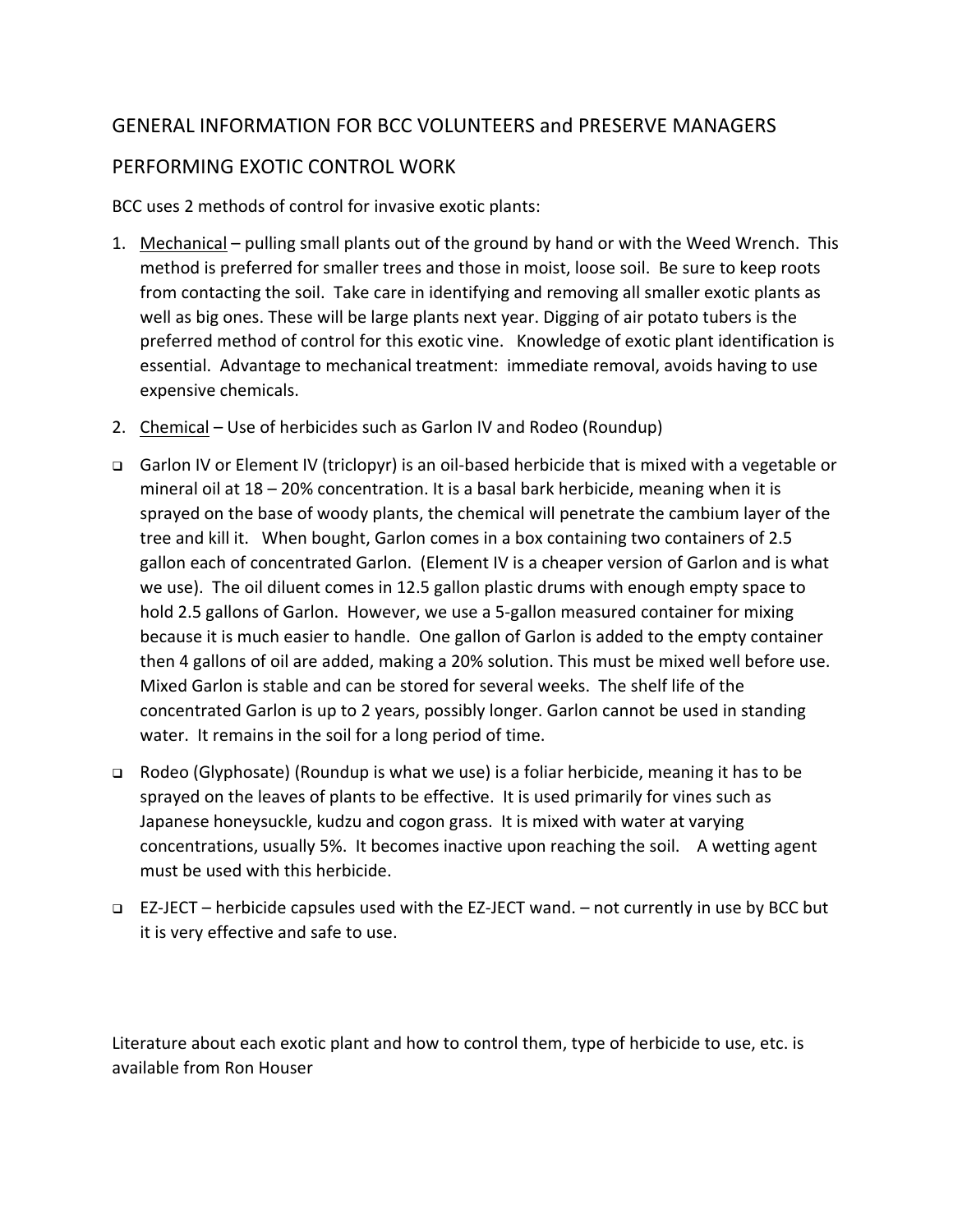## **SPRAYERS**

- Backpack sprayers are available from BCC. These hold 2 gallons of mixed chemicals. Care must be taken not to lose one's balance. They can get heavy after a while and they are more difficult to clean out completely. Advantage: you can free up a hand to carry a machete or clipper.
- Hand sprayers are currently the preferred way to apply herbicide. Either 1 or 2‐gallon models are available from BCC. Advantage is that the sprayer can be set down when spraying or pulling up plants by hand. They are much easier to clean after use.
- □ Use of sprayers: Do not pump up sprayers any more than necessary to apply a fine spray to the base of a tree. Generally, spray the lower 12 inches with just enough liquid to do the job. You must go all the way around the tree with the spray; otherwise the tree may not die.
- Avoid overspray. Try to keep all the liquid on the tree instead of running onto the soil.
- □ Do not apply Garlon to areas with standing water.
- Large trees more than 8‐inch diameter may require cutting into the bark with a machete or large knife because of the thickness of the bark layer. Afterwards, spray as usual.
- Sprayers occasionally get clogged with debris. Remove the tip of the sprayer head and stick a wire through the hole to clean it out. The wire is attached to the sprayer.
- Any unused chemical should be poured back into the large container. The sprayer should be cleaned after use to avoid clogging. Water based herbicides are cleaned with water. Oil based herbicides are cleaned with soap and water. You may use a dishwashing liquid mixed with water.

## CLOTHING, PROTECTIVE EQUIPMENT

It is strongly recommended that you wear long pants and long sleeve shirts. Blackberry vines can be especially painful. A machete and hand clippers come in very handy. Either leather or rubberized gloves may be used. Avoid cloth gloves. Try to avoid getting chemicals on your hands. Wash them off whenever possible. Extra soap and water should be brought out for this purpose. High-topped hiking boots or rubber boots are recommended. Eyewear is recommended because of possible chemical contamination and eye injury from thorn scratches. Sunscreen and insect repellent may be helpful to have on hand. A hat or cap will shade you from the sun. A small backpack or fanny pack is recommended.